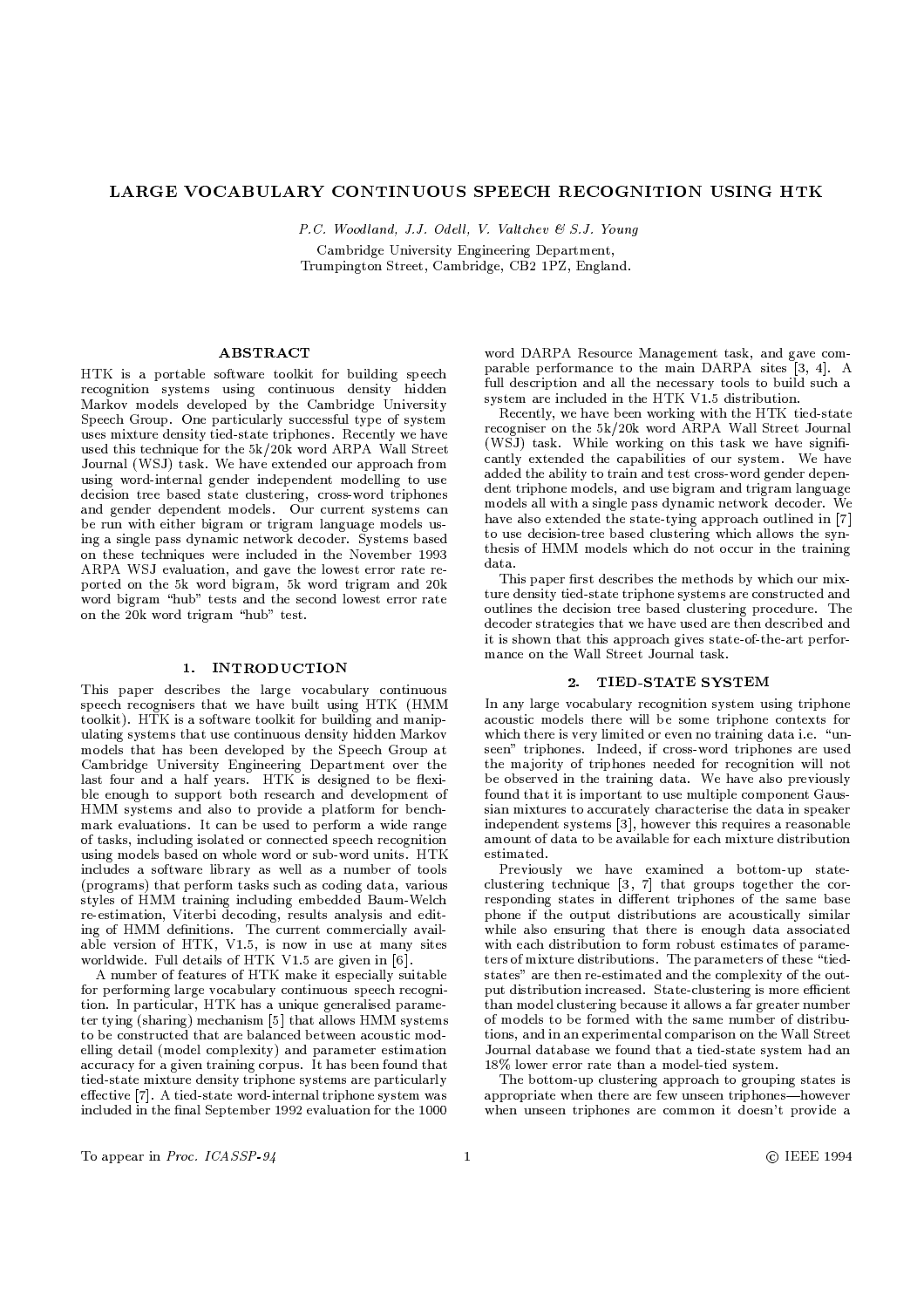direct way of specificying the correct set of tied-states to be used to synthesise an unseen model. To tackle the problem of unseen triphones we have used a decision tree based stateclustering procedure. This approach has similarities to that adopted in [1]. A separate decision tree is constructed for each state of each base phone with the goal of grouping triphone states into a number of equivalence classes by use of a number of linguistic questions concerning the identity of the base phone and the triphone context.

When the tree-growing process starts, all the states for the current tree are associated with the single root node. At each stage of tree building a node is selected and the states associated with that node split into two parts by an appropriate question. The question to ask at each stage along with the node to split is determined so as to maximise the increase in log likelihood of the data described by the state distributions. This log likelihood can be easily calculated, since the tree clustering procedure uses unimodal Gaussian distributions each characterised by mean and variance vectors and the state occupation count computed during training. It is therefore possible to calculate the likelihood of the data used to train all of these states when a number of them are merged and characterised by a new mean and variance. The tree growing process terminates when the increase in log likelihood falls below a threshold, and a constraint is imposed that all leaf nodes have a minimum total occupation count for all states clustered together. The leaf nodes corresponding to states of unseen triphones can be determined by examining the questions at each node of the decision tree to find the appropriate equivalence class for that triphone.

Therefore the basic steps involved in building the mixture density tied-state system are as follows:-

- 1. Create a set of unimodal Gaussian monophone models and train using transcriptions derived from the pronunciation dictionary and the sentence orthography.
- 2. Create all triphones (either word-internal or crossword) that occur in the training corpus and copy the monophone models for each required triphone context and re-train. During re-training, retain the stateoccupation counts.
- 3. For each group of triphones that share the same base phone, compute a decision tree to group the states into equivalence classes ensuring that enough data to train mixture distributions will be associated with each class. Tie the distributions of all the states in each equivalence class. Compute the state sequence required for all unseen triphones that may be needed during recognition. Tie the transition matrices across all the triphones of each base phone.
- 4. Merge any triphones that are now identical. This reduces the total number of models improving decoder efficiency.
- 5. Re-train the state-clustered triphones and then successively increment the number of mixture components in each state by a mixture-splitting procedure.

Further details of the mixture splitting procedure are given in [7]. It should be noted that the tied-states and transition matrices produced are virtually transparent to the HTK training and recognition tools due to HTK's generalised tying mechanism.

# 3. DECODING STRATEGIES

The standard HTK Viterbi recogniser uses a pre-compiled static recognition network. This approach can be efficiently

applied to systems that use word-internal triphones, but becomes much more complex for cross-word triphones. A bigram language model can be used with such a recogniser and an extended version of the standard HTK recogniser (with a bigram cache) was used for the bigram experiments with word-internal triphones. A second problem with a static network is that it does not readily support long-span language models such as a trigram. Although the identity of all previous words is known at each point, the search will not be admissible unless multiple histories are held in each model instance.

To solve the above problems and integrate cross-word triphones as well as trigram language models directly into the search we have developed a new single-pass dynamic network decoder architecture. Firstly to reduce the search requirements a tree-structured representation of the lexicon is used. In a large vocabulary system many words will share the first phones in a number of words and so tree-structuring reduces the number of model instances. Furthermore the search effort is concentrated in the early parts of words [2] and so a much greater reduction in computation than storage is obtained, although using context dependent models reduces this effect since fewer words will share the same initial models. Tree-structuring also ensures that the computational requirements rise more slowly than linearly with increasing vocabulary size.

Using cross-word triphones with this architecture requires multiple instances of the word final phones but not multiple instances of the first phone of the next word. At every time frame, only a few words have their final states within the pruning beam and therefore cross-word triphones have a low overhead. Bigram and trigrams can also be incorporated directly into this structure by using tree copies. In our implementation we used bigram and trigram caches.

The potential size of this network is huge (of the order of  $10^{12}$  nodes for a 20k trigram task), and so to keep the search manageable the network is *dynamically* created when model instances are in the beam and the current path needs to be extended. A conventional beam search is used as well as an upper limit on the total number of model instances. This single pass dynamic network decoder was used for all the experiments other than those with word-internal triphones reported in this paper.

We are also developing a multiple pass recogniser. On the first (no-grammar) pass a backwards structured tree lexicon is used and list of potential starting words and scores is recorded at each time frame. The first pass uses either monophones or word-internal triphones. The second pass then uses more detailed acoustic models and applies either a bigram or trigram language model. We hope that this multiple pass approach will allow greater beamwidths to be used on the second pass than with the single pass dynamic decoder or give shorter recognition times.

### EXPERIMENTS AND RESULTS

We have used our tied-state approach with word-internal triphones, cross-word triphones and gender dependent models to build recognisers for the ARPA Wall Street Journal (WSJ) task and a number of these systems were evaluated as part of the November 1993 ARPA WSJ evaluation.

# 4.1. Experimental Setup

The WSJ database is in two distinct parts-WSJ0 and WSJ1. We have built systems using either just the SI-84 training material from WSJ0 (7,193 utterances used), or the SI-284 data formed by combining training data from both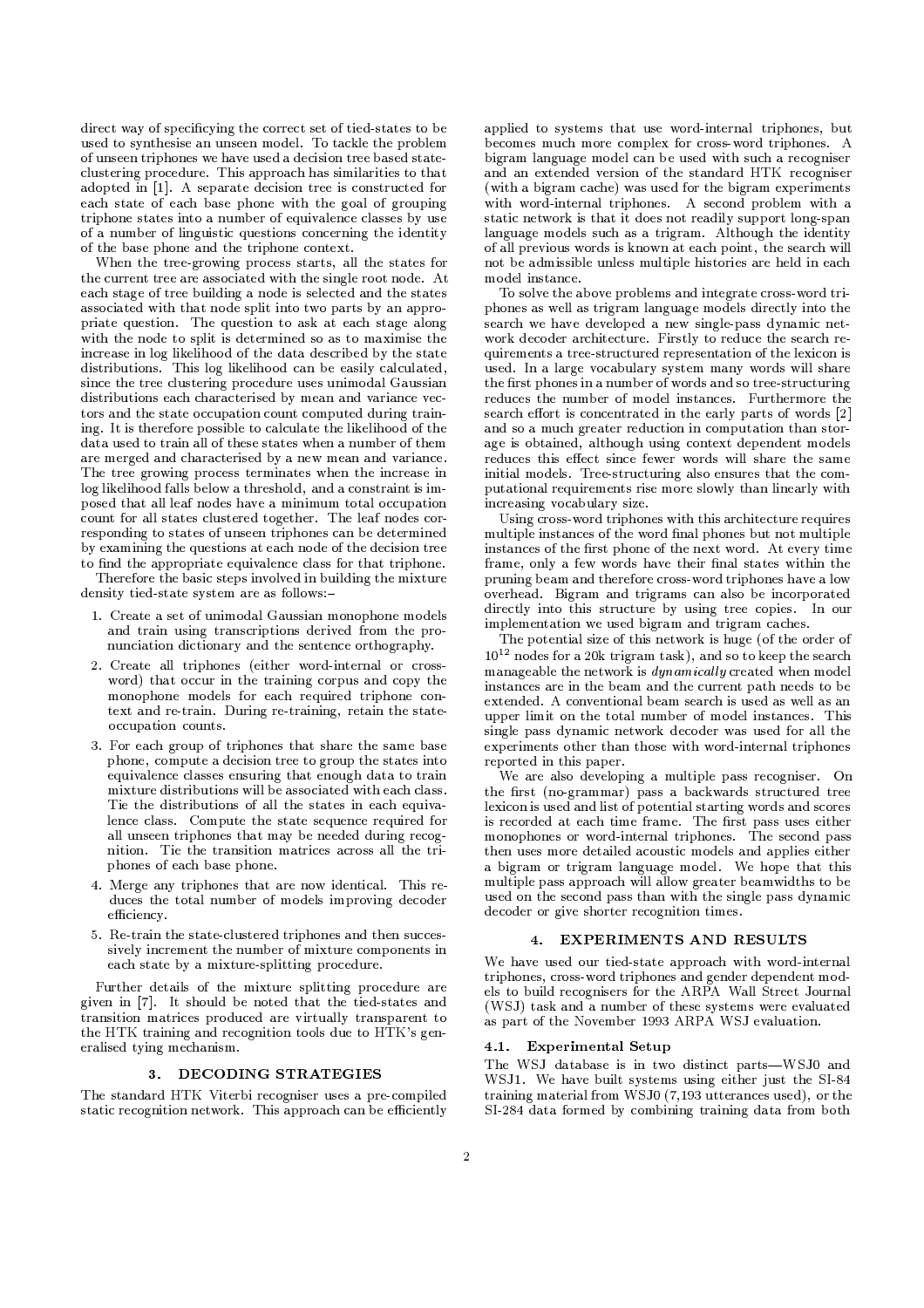| Training | Model Type              | Grammar     | Nov'92 | si dt s6 | si_dt_05.odd | Nov'93   |
|----------|-------------------------|-------------|--------|----------|--------------|----------|
| SI84     | $\text{wint}/\text{gi}$ | bg          | 8.11   | 10.39    | 12.40        | $12.83+$ |
| SI84     | xwrd/gi                 | bg          | 6.86   | 9.52     | 10.48        | 8.65     |
| SI84     | xwrd/gd                 | $_{\rm bg}$ | 6.58   | 9.13     | 9.67         | 8.83+    |
| SI284    | xwrd/gd                 | $_{\rm bg}$ | 5.14   | 6.63     | 7.58         | 6.91     |
| SI284    | xwrd/gd                 | tg          | 3.19   | 5.27     | 6.09         | 4.99+    |

Table 1: % word error rates for different model types, grammars and acoustic training data for a number of 5k WSJ test-sets. † denotes systems used for the ARPA November 1993 WSJ evaluation.

WSJ0 and WSJ1 (36,515 utterances). Silences at the start and end of each training sentence were reduced to 200ms based on Viterbi generated word alignments which meant that there remained about 14 hours of training speech in the SI-84 set and 66 hours of speech in the SI-284 set. All experiments used only the data from the Sennheiser microphone channel. The acoustic feature vector contained 12 Mel frequency cepstral coefficients and log energy, plus the first and second differentials of these coefficients giving a 39 dimension observation vector. The cepstral features were normalised for each sentence by subtraction of the cepstral mean calculated over the sentence.

We have worked on both the 5k (4,986) word closed vocabulary and 20k (19,979) word open vocabulary nonverbalised pronunciation WSJ tasks. The data used for the 20k open tests can in fact contain any of 64,000 words (64k) data), and hence there are a number of words that occur in the test data that are unknown to the recogniser and hence cause errors. We have run experiments using the standard bigram and trigram grammars.

The pronunciation information came from the Dragon Wall Street Journal Pronunciation Lexicon Version 2.0 with some locally generated additions and corrections. - This dictionary contains multiple pronunciations, and the most likely pronunciation for each token in the training data was found by Viterbi alignment using models built in an early version of our WSJ system. The Dragon dictionary also contains markings for stressed vowels, but no stress distinctions were made in our system, resulting in 44 base phones plus silence and optional inter-word silence models. All speech phone models had three emitting states, and a strictly left-to-right topology.

# 4.2. SI-84 Word-Internal System

Initially we built a system using word-internal triphones and gender independent models. This system is essentially a fairly straightforward extension to the systems that we used for the Resource Management task [3], except that the states were clustered using the decision tree method and a bigram grammar was used in recognition. The speech is first labelled using Viterbi alignment to identify the correct pronunciation of each word and any inter-word silences and then HMMs are estimated for each of the the 8.087 word-internal triphones (24,261 states) in the SI-84 training set. The states are then clustered as described in Sec. 2. to 3,701 tied-states and the tied-state representation for all the 14,344 word-internal triphones in our 29,623 word dictionary synthesised using the appropriate set of tied-states. This resulted in 8,453 distinct triphones. Eight component mixture distributions were then estimated using embedded Baum-Welch re-estimation for each of the speech states producing a system with approximately 2.3 million parameters. Recognition experiments with this gender-independent (gi) word-internal (wint) system were performed for the 5k task and used the static network decoder with a bigram (bg)

grammar.

The results for the wint/gi system are shown in the first line of Table 1 for a number of different test-sets: Nov'92 was the non-verbalised 5k closed test set used in the November 1992 ARPA WSJ evaluation (330 sentences from 8 speakers); si\_dt\_s6 is the Sennheiser data from the WSJ1 spoke 6 development test data (202 sentences from 8 speakers); si\_dt\_05.odd is a subset of the WSJ1 5k development test data formed by deleting sentences with out-ofvocabulary (OOV) words and choosing every other sentence that remained (248 sentences from 10 speakers); and finally Nov'93 is the Hub 2 5k test data from the ARPA November 1993 WSJ evaluation (215 sentences from 10 speakers). The first three sets were used as development test data and the final set used as evaluation test. It should be noted that there is quite a range of word error rates over the different test sets, and also that the Nov'93 results correspond to the preliminary results released by NIST on December 8th 1993. We expect the final error rates for all Nov'93 systems reported here to be 0.1-0.2% lower due to corrections in the reference transcriptions.

# 4.3. SI-84 Cross-Word System

To try to improve the wint/gi system we investigated the use of position independent cross-word (xwrd) triphones. In this case all word-boundary information is ignored for the purpose of identifying triphone contexts. The SI-84 training set contains  $18,512$  cross-word triphones (55,530 states). Model building proceeds in a similar fashion to the wint system-the tree clustering reduced the number of tied-states to 3,820, and then models for all the possible cross-word triphones that can occur in the 20k recognition vocabulary (54,456 triphones) were systhesised resulting in 15,303 distinct triphones. Eight component mixture distributions were then trained to produce a system with about 2.4 million parameters. This xwrd/gi system was tested using the single pass dynamic network decoder for the 5k bigram task. The results are given in the second line of Table 1. It can be seen that performance is between 8% and 15% better than the wint/gi system on the development test data and gave a 33% improvement on the evaluation test. It appears that the use of cross-word triphones is of greater benefit for faster speaking rates and speech that is less clearly articulated: the variations in speech style between different speakers accounts for the fairly substantial variations in error rate reductions observed.

### 4.4. SI-84 Gender-Dependent System

The xwrd/gi system was cloned, and the means and mixture weights of the two model-sets re-trained (one iteration only)-one set on the data from the female talkers (3635 sentences) and the other set on the data from the male talkers (3558 sentences) to form a gender dependent  $(gd)$ system. The variance vectors are not retrained, and were shared using HTK's generalised tying mechanism between